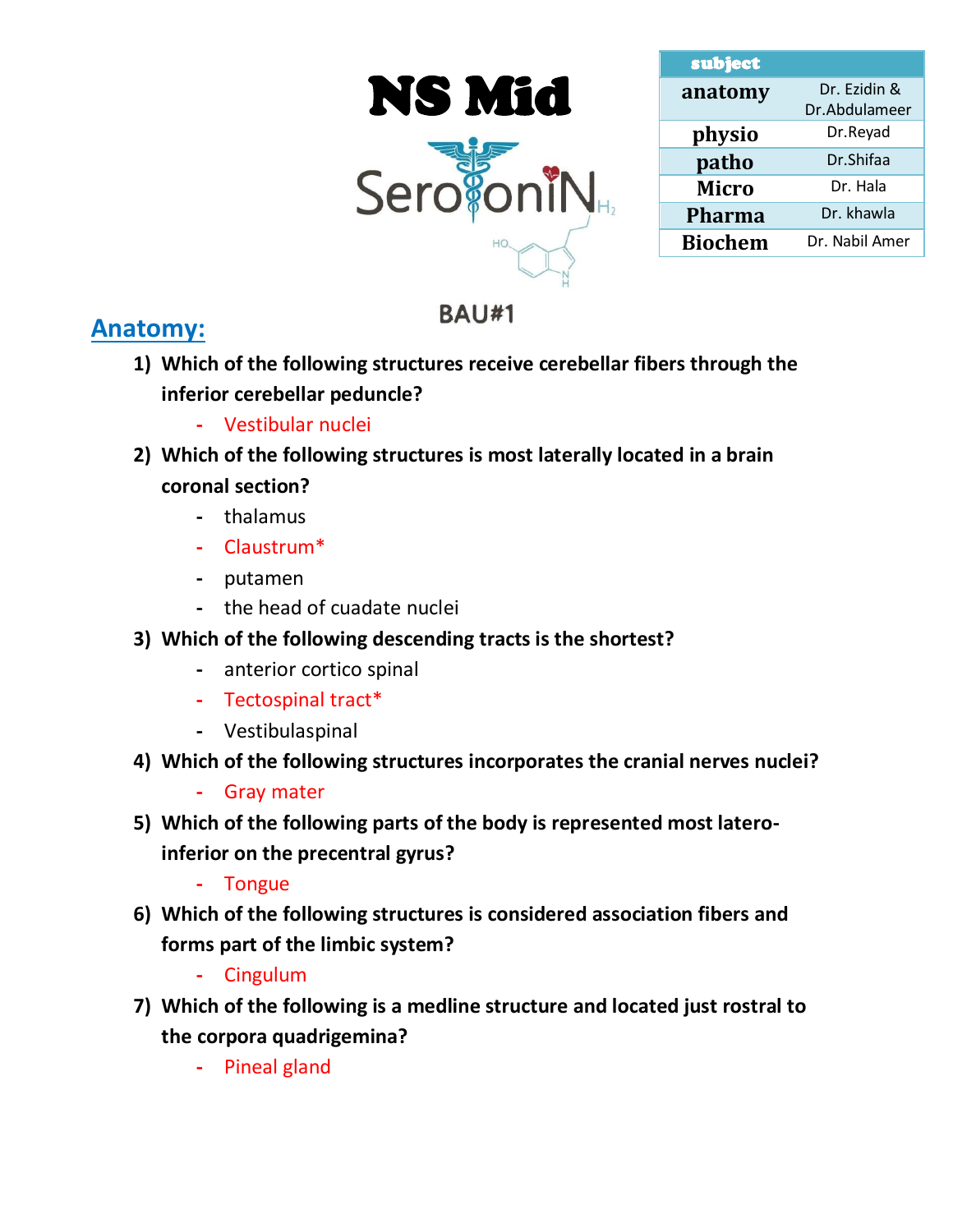- **8) Which of the following structures of the hippocampal formation is connected by the Mossy fibers?**
	- **-** Dentate gyrus and hippocampus CA3
- **9) An injury to which of the following cortical areas could affect the perception of auditory stimuli?**
	- **-** Transverse temporal gyri
- **10) Which of the following structures of the spinal cord is the most dorsally located?**
	- **-** Substantia gelatinosa
- **11) Which of the following cranial nerve nuclei is located at the level of olivary nucleus?**
	- **-** Hypoglossal nucleus
- **12) Which of the following arteries supply the corticospinal tract in the medulla oblongata?**
	- **-** Anterior spinal artery
- **13) Which of the following reticular formation nuclei are most involved in pain regulation?**
	- **-** Raphe nuclei
- **14) Which of the following thalamic nuclei is posteriorly located and receive visual stimuli?**
	- **-** Lateral geniculate
- **15) An injury at which of the following regions/structures may cause spastic paralysis to the right hand muscles?**
	- **-** Right side of the 3rd cervical spinal segment
- **16) In relation to descending tracts in spinal cord, which of the following arterial blockage has the most deteriorating effect :**
	- **-** ant spinal artery at T6 spinal segment
	- **-** artery of Adam sth..
	- **-** post spinal artery C7 spinal segment
	- **-** ant spinal artery at C7 spinal segment \*
	- **-** post spinal artery T6 spinal segment
- **17) Which of the following subarachnoid cisterns drains cerebrospinal fluid through foramina of Luschka?**
	- **-** Pontine cistern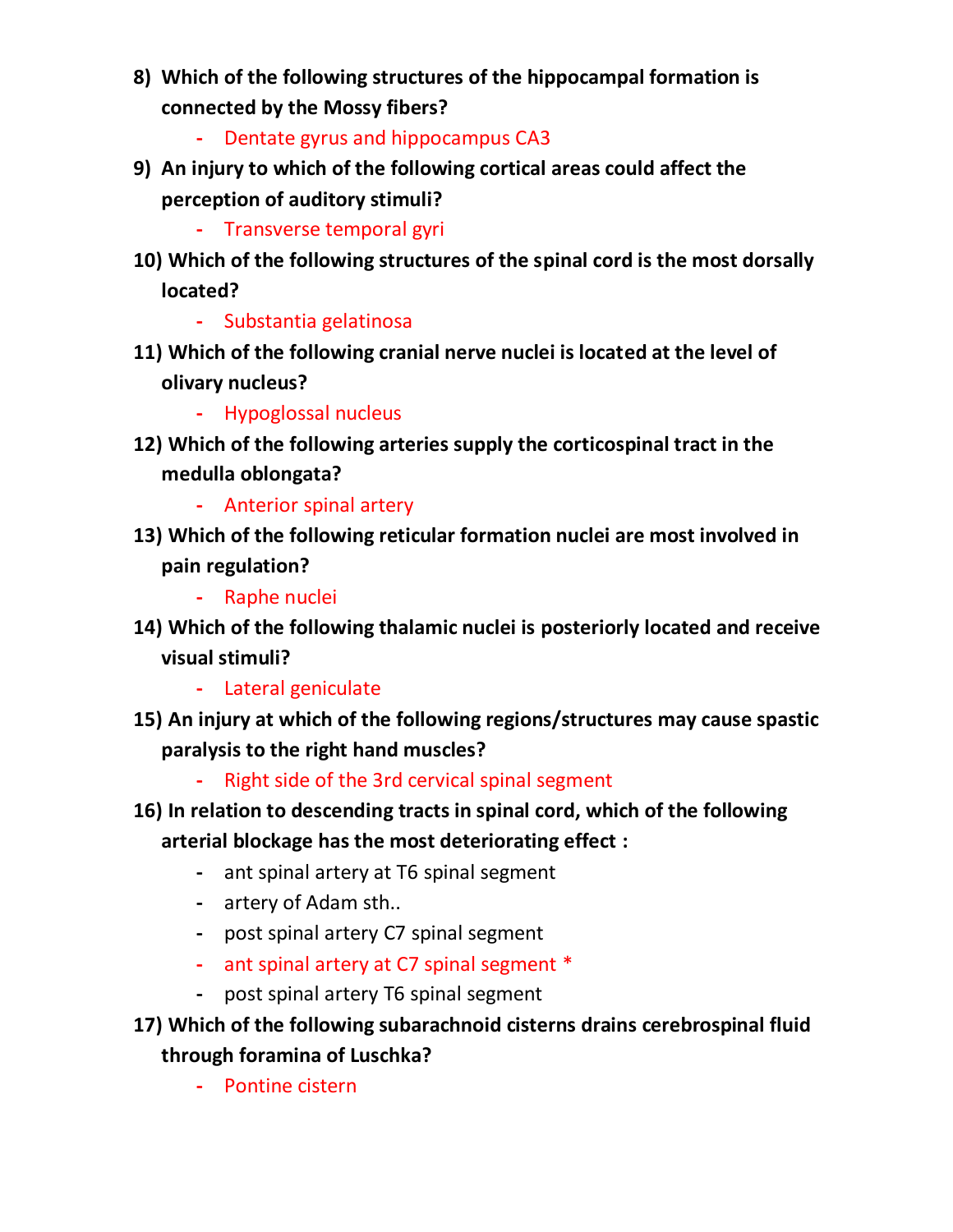- **18) Which of the following structures is superiorly related to the body of the lateral ventricle?**
	- **-** Corpus callosum
- **19) Blockage of which of the following arteries may affect the perception of general sensation from foot?**
	- **-** Anterior cerebral artery
- **20) Which of the following arteries supply the corticobulbar tract at the level of the internal capsule?**
	- **-** Middle cerebral artery

# **Embryo**

- **21) Concerning development of the metencephalon, all the following statements are true except:**
	- **-** In the alar plates of the metencephalon, the somatic afferent group contains neurons of the glossopharyngeal nerve
- **22) Concerning development of the brain, choose the false statement:**
	- **-** Pontine flexure marks the junction between the midbrain and the pons
- **23) Concerning development of the Glial cells, find the false statement:**
	- **-** Gliablasts differentiate into ependymal cells lining the central canal of the spinal cord
- **24) Concerning the development of neural tube, one of the following statements is false:**
	- **-** The nervous system is in connection with the yolk sac through the cranial and caudal neuropores
- **25) Layer I of the cerebral cortex contains:**
	- **-** The apical dendrites of the deeper pyramidal neurons
- **26) Concerning the molecular layer of the cerebellar cortex, one of the following statements is true:**
	- **-** It contains stellate and basket cells
- **27) Blood brain barrier is created by one of the following cells:**
	- **-** Astrocytes
- **28) Neuroglia of the central nervous system include all of the following cells except:**
	- **-** Schwann cells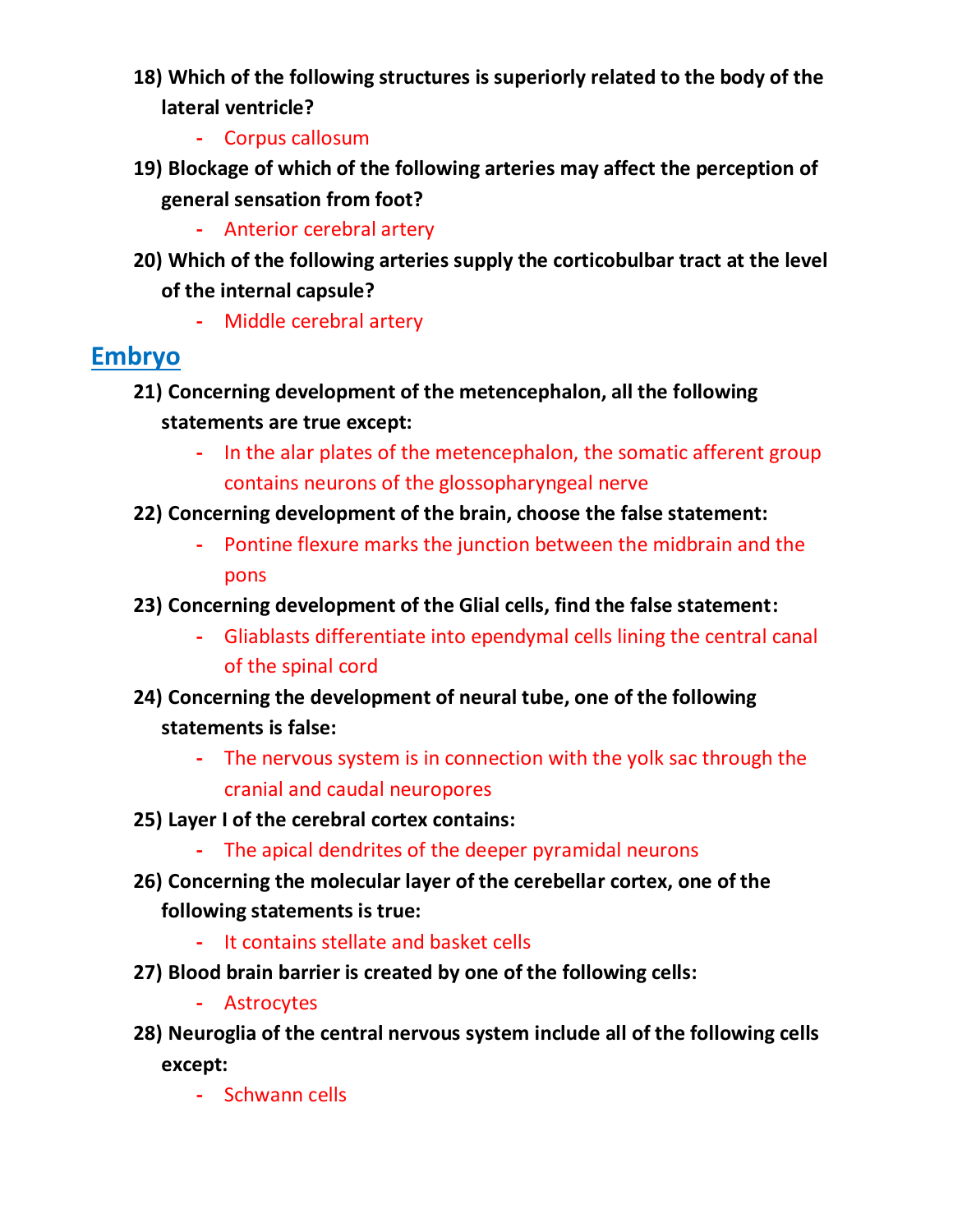# **Physiology:**

- **29) Concerning sensory memory, which of the followings is NOT true:** 
	- **-** Sensory memory can be prolonged via rehearsal
- **30) Concerning consolidation of memory, which of the followings is NOT true:** 
	- **-** Consolidation means short-term memory to be converted into intermediate longterm Memory
- **31) Which of the following is seen over frontal region during extra-activation of CNS or during tension:**
	- **-** beta wave
- **32) Which of the followings is NOT considered as part of circumventricular organs**
	- **-** The subpostrema organ
- **33) Which of the followings is NOT true:**
	- **-** 1 mmHg variation in arterial Po2 changes cerebral blood flow by 3%– 4%
- **34) Which of the followings is typically acquired through repetition and practice, sometimes described as muscle memory or body memory**
	- **-** Procedure memory
- **35) Which of the following is responsible for perception of written language:**
	- **-** Angular gyrus area
- **36) Which of the followings neurons secret serotonin and causes sleep**
	- **-** Raphe nuclei in the lower half of the pone and in the medulla
- **37) Which of the followings is related to Meso-limbic pathway**
	- **-** Dopamine system
- **38) Concerning the brainstem reticular excitatory area, which of the followings is NOT true**
	- **-** The Brain stem reticular excitatory area located in the reticular substance of the medulla only
- **39) Which of the followings is NOT true**
	- **-** Oral, morning temperature is (37 to 37.2 C)
- **40) Which of the following is also called ventral striatum**
	- **-** Nucleus accumbens
- **41) Complex spikes is related to which of the following cells:**
	- **-** purkinje layer of cerebellum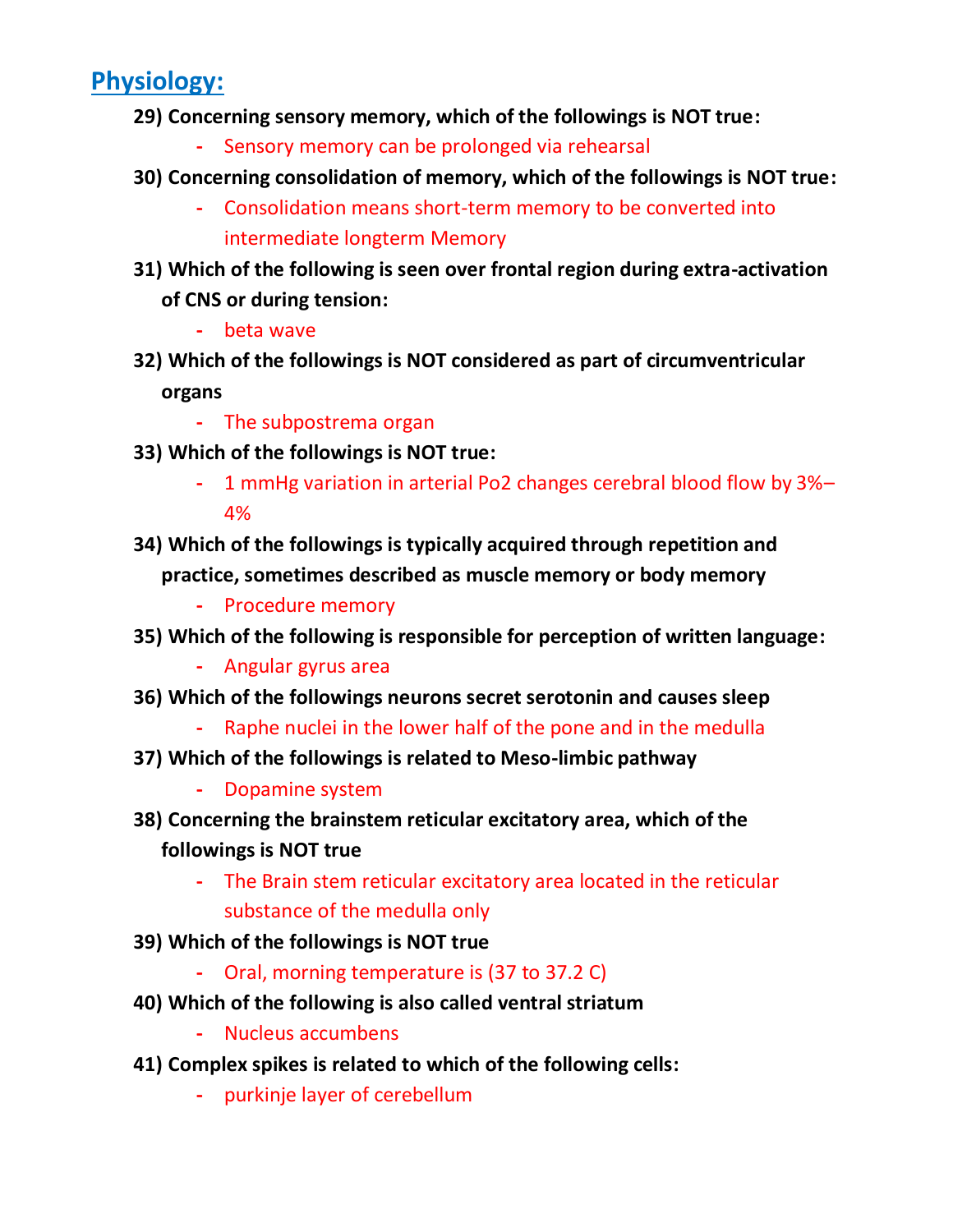- **42) Concerning granule cells in cerebellum, which of the following is NOT true**
	- **-** The granule cells receive input from the climbing fibers
- **43) Which of the following Brodmann's areas represents the primary motor cortex**

**-** 4

- **44) Concerning tremor, as criteria in Parkinson Disease, which of the followings is NOT true:**
	- **-** The tremor is often the last symptom to be observed
- **45) Which of the followings is NOT considered as functions of Basal Ganglia:**
	- **-** Conscious learning motor behaviors
- **46) regarding basal ganglia pathways which of the following is correct:**

| cholinergic receptor | dopamine 2 receptor | Pathway type            |
|----------------------|---------------------|-------------------------|
| excitation           | inhibitory          | <b>Indirect Pathway</b> |

# **Pathology:**

- **47) A 50 years old male patient with a brain tumor, presented with weakness of right upper and lower limbs (right hemiparesis). On physical examination, right pupillary dilation in response to light was noted. Which one of the following is an expected pathologic finding in his brain:**
	- **-** Flame-shaped hemorrhages in the midbrain and pons **"Duret hemorrhages"**
- **48) A 15 years old male patient presented with fever, headaches, and new onset seizures. He is diagnosed with herpes encephalitis. Where in the brain is he most likely to have hemorrhagic necrosis?**
	- **-** Temporal lobe
- **49) Which area of the brain is most sensitive to anoxic damage**
	- **-** Hippocampus
- **50) Chose the correct statement regarding aneurysms**
	- **-** Nonsaccular aneurysms usually manifest with cerebral infarction due to vascular occlusion
- **51) The most common source of blood in epidural hematoma following trauma with skull fracture is:**
	- **-** middle meningeal artery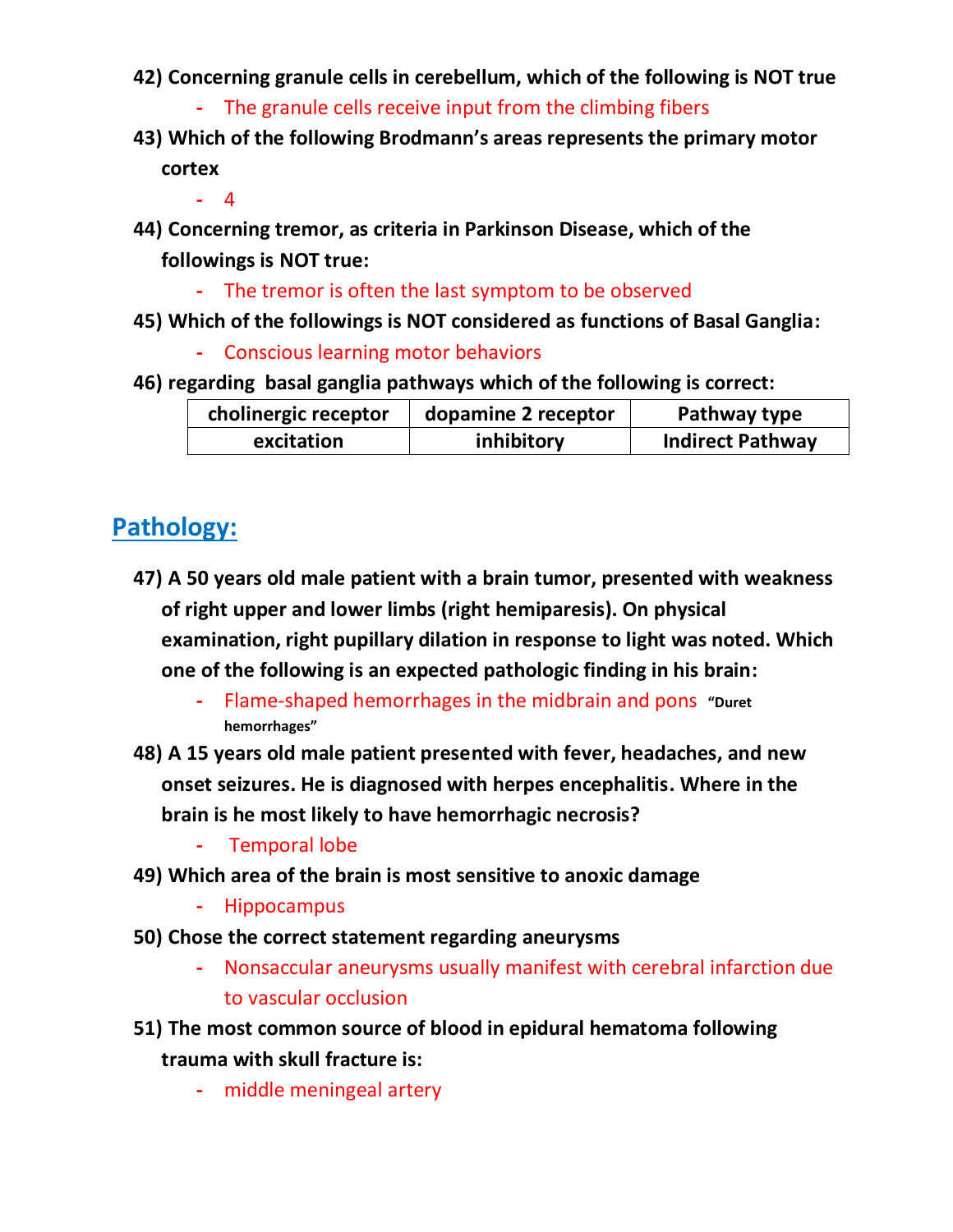#### **52) Chose the Incorrect pair :**

- **-** bearing cells--- VZV
- **53) Choose the correct combination:**
	- **-** Angular acceleration --- diffuse axonal injury
- **54) Regarding poliomyelitis, which of the following is incorrect?**
	- **-** Poliovirus invades the nervous system and damages sensory neurons in the spinal cord
- **55) Which of the following microscopic changes is not seen in global cerebral Ischemia:**
	- **-** Oligodendrocytic nuclear inclusions
- **56) The typical findings of the CSF examination for a patient diagnosed with acute pyogenic meningitis are:**
	- **-** Marked increase in cellularity/polymorphonuclear cells, markedly elevated protein, reduced glucose

# **Micro:**

- **57) Which of the folloing is non-encapsulated bacteria:**
	- **-** L.monocytogenesis
- **58) A 12-year-old boy is admitted with high grade fever, vomiting and neck stiffness and rigidity. After examining the patient and looking at the laboratory reports, the physician explained to the parents that their son was suffering from acute bacterial meningitis. What was the most likely finding on the patient's CSF report?**
	- **-** Increased neutrophils
- **59) All the following statements are true regarding poliovirus Except:**
	- **-** There is a single serotype causing infection
	- **60) Which of the following isn't virulence factor for N. meningitides:**
		- **-** Pneumolysin

#### **Pharma:**

- **61) Which of those Mechanisms is the best for treating Parkinson's disease:**
	- **-** Levodopa, carbidopa, entacapone
- **62) Which of the following drugs cause pulmonary fibrosis:**
	- **-** Bromocriptine
- **63) Which of the following drugs may cause severe hepatotoxicity?**
	- **-** Sodium valproate